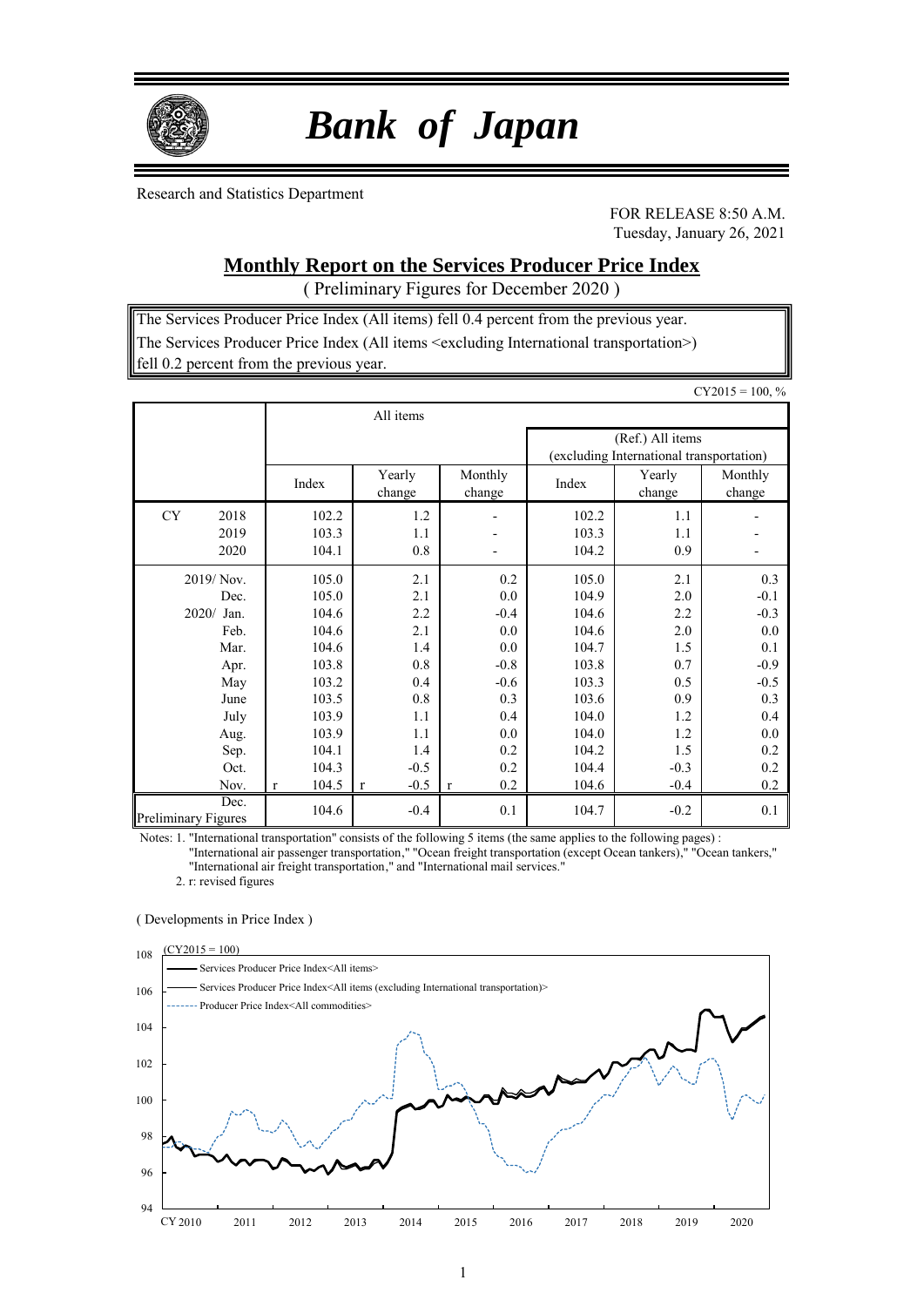### (All items and the details contributing to the monthly differences of yearly changes in December)

|           | Monthly<br>difference of       |        | Yearly change (%) |
|-----------|--------------------------------|--------|-------------------|
|           | yearly changes<br>$(\%$ point) | Nov.   | Dec.              |
| All items | 0.1                            | $-0.5$ | $-0.4$            |

#### $\nabla$ Details contributing to the monthly differences of yearly changes in December

| Major groups · Subgroups |                                                              | Monthly differences<br>of contribution | Yearly change (%) |        | <b>Items</b>                                                                                         |
|--------------------------|--------------------------------------------------------------|----------------------------------------|-------------------|--------|------------------------------------------------------------------------------------------------------|
|                          |                                                              | to yearly changes<br>$(\%$ point)      | Nov.              | Dec.   |                                                                                                      |
|                          | +: Advertising services                                      | 0.14                                   | $-4.3$            | $-1.6$ |                                                                                                      |
|                          | $+$ : Television advertising                                 | 0.09                                   | $-7.5$            | $-3.0$ | Television advertising (spot advertising), Television<br>advertising (program sponsorships)          |
|                          | $+$ : Internet advertising                                   | 0.03                                   | $-2.9$            |        | -0.3 Internet advertising                                                                            |
|                          | $+$ : Newspaper advertising                                  | 0.01                                   | $-3.0$            |        | 0.0 Newspaper advertising                                                                            |
|                          | +: Magazine advertising                                      | 0.01                                   | $-15.2$           |        | -7.0 Magazine advertising                                                                            |
|                          | +: Other services                                            | 0.01                                   | 0.2               | 0.2    |                                                                                                      |
|                          | Civil engineering and architectural<br>services              | 0.04                                   | 1.7               |        | 3.0 Civil engineering design services, Surface surveying                                             |
|                          | -: Worker dispatching services                               | $-0.02$                                | 4.3               | 3.9    | Dispatch of professional and engineering workers,<br>Dispatch of manufacturing and logistics workers |
|                          | $-$ : Hotels                                                 | $-0.01$                                | $-28.3$           |        | $-32.5$ Hotels                                                                                       |
|                          | Information and communications                               | $-0.03$                                | $-0.1$            | $-0.3$ |                                                                                                      |
|                          | Information processing and information<br>providing services | $-0.02$                                | 0.3               | $-0.2$ | Entrusted computing services (except Cloud<br>application)                                           |
|                          | $-$ : Software development                                   | $-0.01$                                | 0.1               |        | -0.1 Custom software (except Embedded software)                                                      |
|                          | +: Internet based services                                   | 0.01                                   | $-2.1$            |        | -1.7 Web portals                                                                                     |
|                          | -: Real estate services                                      | $-0.02$                                | $-0.8$            | $-1.0$ |                                                                                                      |
|                          | $-$ : Office space rental                                    | $-0.01$                                | 3.6               |        | 3.3 Office space rental (Tokyo area)                                                                 |
|                          | $-$ : Other space rental                                     | $-0.01$                                | $-4.3$            |        | -4.4 Sales space rental                                                                              |
|                          | $-$ : Leasing and rental                                     | $-0.01$                                | $-0.5$            | $-0.6$ |                                                                                                      |
|                          | $-$ : Leasing                                                | $-0.02$                                | $-0.5$            | $-0.8$ | Car leasing, Leasing of machinery and equipment for<br>commercial and other services                 |
|                          | $+:$ Rental                                                  | 0.01                                   | $-0.6$            |        | -0.3 Computer rental                                                                                 |
|                          | $-$ : Finance and insurance                                  | $-0.01$                                | $-0.7$            | $-0.9$ |                                                                                                      |
|                          | -: Financial services (commission)                           | $-0.01$                                | $-0.3$            |        | -0.6 Money transmission and receipt                                                                  |

### $\nabla$ Contribution of each Major group to the yearly change in December

| Major groups                         | Contribution to<br>yearly change**<br>$(\%$ point) | Subgroups                                                                                                                                    |
|--------------------------------------|----------------------------------------------------|----------------------------------------------------------------------------------------------------------------------------------------------|
| All items                            | $-0.4$                                             |                                                                                                                                              |
| Real estate services                 | $-0.10$                                            | Other space rental                                                                                                                           |
| Transportation and postal activities | $-0.10$                                            | Ocean freight transportation, Domestic air passenger transportation, Airport<br>& air traffic control and services relating to air transport |
| Advertising services                 | $-0.08$                                            | Television advertising, Other advertising services, Magazine advertising                                                                     |
| Information and communications       | $-0.05$                                            | Internet based services, Access charges, Software development                                                                                |
| Leasing and rental                   | $-0.05$                                            | Leasing, Rental                                                                                                                              |
| Finance and insurance                | $-0.04$                                            | Property and casualty insurance services, Financial services (commission)                                                                    |
| Other services                       | 0.09                                               | Worker dispatching services, Civil engineering and architectural services,<br>Building maintenance                                           |

Notes: 1. "Monthly differences of yearly changes" is obtained by subtracting yearly changes of previous month from those of present month.<br>2. \* : "International transportation"<br>3. \*\* : The figure of "All items" is yearly c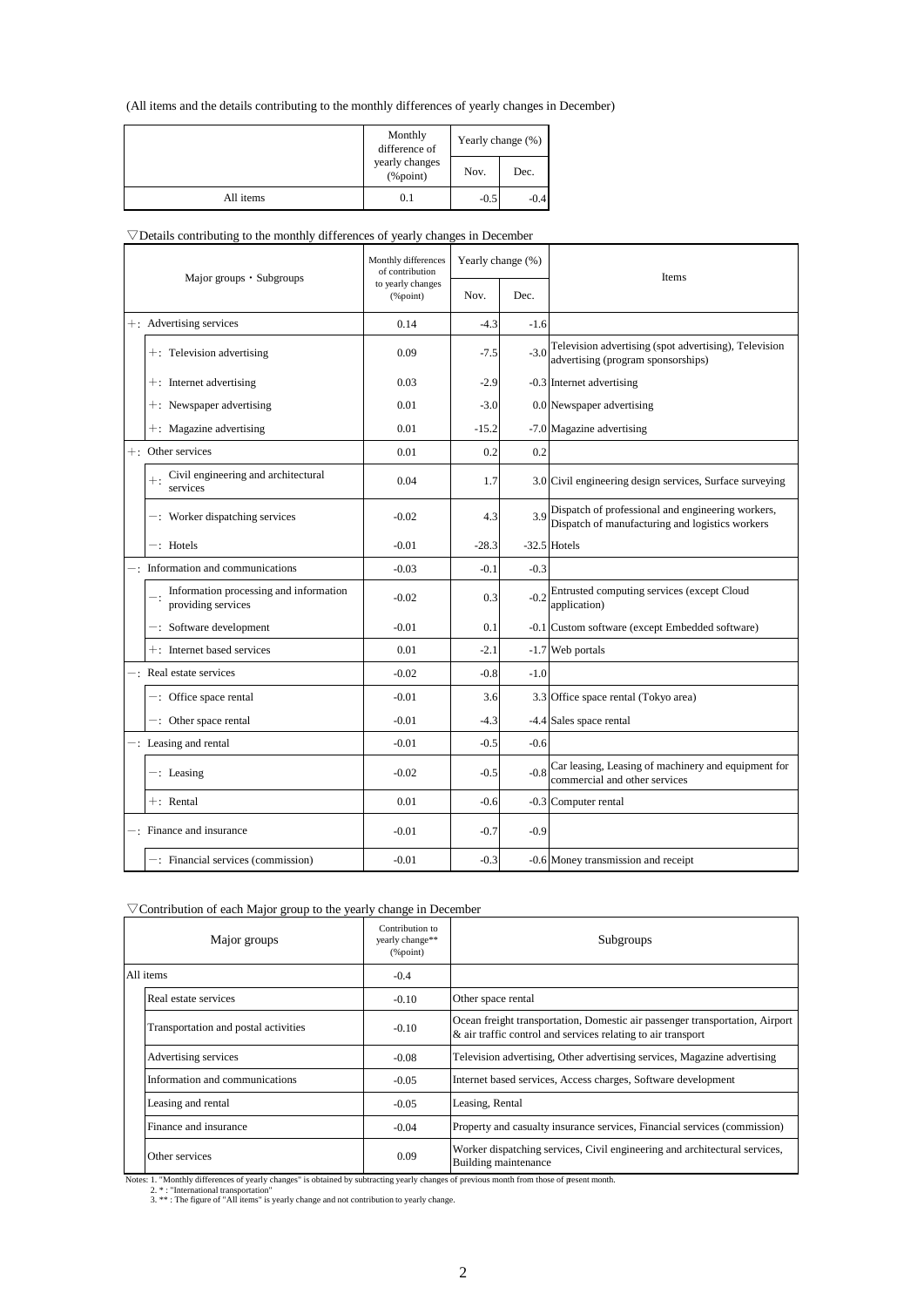### Services Producer Price Index ( Preliminary Figures for December 2020 )

| (Indexes of Major Groups and Subgroups)                                 |         |       |                   |                  |                           |                   | $CY2015 = 100, %$      |
|-------------------------------------------------------------------------|---------|-------|-------------------|------------------|---------------------------|-------------------|------------------------|
|                                                                         | Weight  | Index | Previous<br>month | Yearly<br>change | Previous<br>month         | Monthly<br>change | Previous<br>month      |
| All items                                                               | 1,000.0 | 104.6 | $r$ 104.5         | $-0.4$           | $-0.5$<br>r               | 0.1               | 0.2<br>$\mathbf r$     |
| Finance and insurance                                                   | 48.3    | 102.3 | 102.2             | $-0.9$           | $-0.7$                    | 0.1               | $0.0\,$                |
| Financial services (commission)                                         | 34.7    | 102.4 | r 102.4           | $-0.6$           | $-0.3$<br>$r_{\parallel}$ | 0.0               | 0.0<br>$\mathbf r$     |
| Property and casualty insurance services                                | 13.6    | 102.0 | 101.9             | $-1.6$           | $-1.5$                    | 0.1               | 0.1                    |
| Real estate services                                                    | 94.5    | 106.6 | r 106.0           | $-1.0$           | $-0.8$<br>$\mathbf{r}$    | 0.6               | 0.1<br>$\mathbf{r}$    |
| Real estate agency and management services                              | 23.9    | 108.1 | r 107.9           | 0.1              | 0.1<br>$\mathbf{r}$       | 0.2               | $-0.4$<br>$\mathbf r$  |
| Office space rental                                                     | 26.5    | 116.2 | 115.9             | 3.3              | 3.6                       | 0.3               | 0.3                    |
| Other space rental                                                      | 44.1    | 100.0 | $r$ 99.0          | $-4.4$           | $-4.3$                    | 1.0               | 0.2<br>$\mathbf r$     |
| Transportation and postal activities                                    | 158.0   | 105.7 | 105.2             | $-0.7$           | $-0.7$                    | 0.5               | $-0.1$                 |
| Railroad passenger transportation                                       | 19.8    | 102.9 | 101.9             | 0.0              | 0.0                       | 1.0               | $-1.0$                 |
| Road passenger transportation                                           | 9.7     | 105.5 | 106.9             | 2.1              | 1.8                       | $-1.3$            | $-0.3$                 |
| Water passenger transportation                                          | 0.3     | 104.3 | 104.0             | 1.2              | 0.9                       | 0.3               | 0.2                    |
| International air passenger transportation                              | 1.2     | 99.3  | 99.2              | $-8.3$           | $-9.5$                    | 0.1               | 0.6                    |
| Domestic air passenger transportation                                   | 6.0     | 102.7 | 97.4              | $-4.3$           | $-3.8$                    | 5.4               | 1.6                    |
| Railroad freight transportation                                         | 0.9     | 110.7 | 111.2             | 1.6              | 1.7                       | $-0.4$            | $-0.4$                 |
| Road freight transportation                                             | 55.0    | 111.0 | 110.7             | 0.2              | 0.3                       | 0.3               | 0.1                    |
| Ocean freight transportation                                            | 7.6     | 90.9  | 87.9              | $-17.6$          | $-17.8$                   | 3.4               | $-1.7$                 |
| Coastal and inland water freight transportation                         | 5.0     | 102.6 | r 102.6           | $-1.8$           | $-1.7$<br>r               | 0.0               | 0.2<br>$\mathbf r$     |
| Marine cargo handling                                                   | 7.4     | 100.9 | 100.9             | 0.0              | 0.0                       | 0.0               | $0.0\,$                |
| International air freight transportation                                | 1.0     | 128.6 | 122.1             | 76.4             | 56.9                      | 5.3               | 4.3                    |
| Domestic air freight transportation                                     | 0.4     | 146.0 | 141.2             | 39.6             | 43.6                      | 3.4               | $-5.3$                 |
| Warehousing and storage                                                 | 13.0    | 101.7 | 101.7             | 0.6              | 0.6                       | 0.0               | $-0.2$                 |
| Packing for freight                                                     | 6.3     | 102.7 | 102.7             | $-0.3$           | $-0.3$                    | 0.0               | 0.0                    |
| Toll roads                                                              | 10.6    | 103.9 | 103.9             | 0.0              | 0.0                       | 0.0               | 0.0                    |
| Services relating to water transport                                    | 0.4     | 100.5 | 100.5             | 0.0              | 0.0                       | 0.0               | 0.0                    |
| Airport & air traffic control and services relating<br>to air transport | 3.9     | 100.1 | 100.1             | $-4.7$           | $-4.7$                    | 0.0               | 0.0                    |
| Postal services and mail delivery                                       | 9.5     | 109.3 | 109.3             | 0.0              | 0.0                       | 0.0               | $0.0\,$                |
| Information and communications                                          | 228.3   | 102.5 | r 102.5           | $-0.3$           | $-0.1$<br>r               | 0.0               | 0.1<br>$\mathbf r$     |
| Fixed telecommunications services                                       | 24.1    | 101.7 | 101.7             | 0.1              | 0.1                       | 0.0               | $0.0\,$                |
| Mobile telecommunications services                                      | 16.5    | 91.2  | 91.2              | $-0.1$           | $-0.1$                    | $0.0\,$           | 0.0                    |
| Access charges                                                          | 16.2    | 94.7  | 94.7              | $-0.6$           | $-0.6$                    | 0.0               | 0.0                    |
| <b>Broadcasting services</b>                                            | 2.5     | 99.6  | 99.6              | $-1.5$           | $-1.5$                    | 0.0               | 0.0                    |
| Software development                                                    | 75.0    | 107.3 | r 107.3           | $-0.1$           | 0.1<br>$\mathbf{r}$       | 0.0               | $0.2\,$<br>$\mathbf r$ |
| Information processing and information<br>providing services            | 54.1    | 102.1 | 102.2             | $-0.2$           | 0.3                       | $-0.1$            | 0.0                    |
| Internet based services                                                 | 19.6    | 101.7 | r 101.0           | $-1.7$           | $-2.1$<br>$\bf r$         | 0.7               | 0.2<br>$\mathbf r$     |
| Video picture information production                                    | 8.0     | 100.3 | 100.3             | $-0.1$           | $-0.1$                    | 0.0               | 0.0                    |
| Newspapers                                                              | 4.5     | 104.8 | 104.8             | 0.0              | 0.0                       | 0.0               | 0.0                    |
| Publishing                                                              | 7.8     | 106.2 | 106.2             | 0.4              | 0.4                       | 0.0               | 0.1                    |

Note: r: revised figures (Continued on the following page)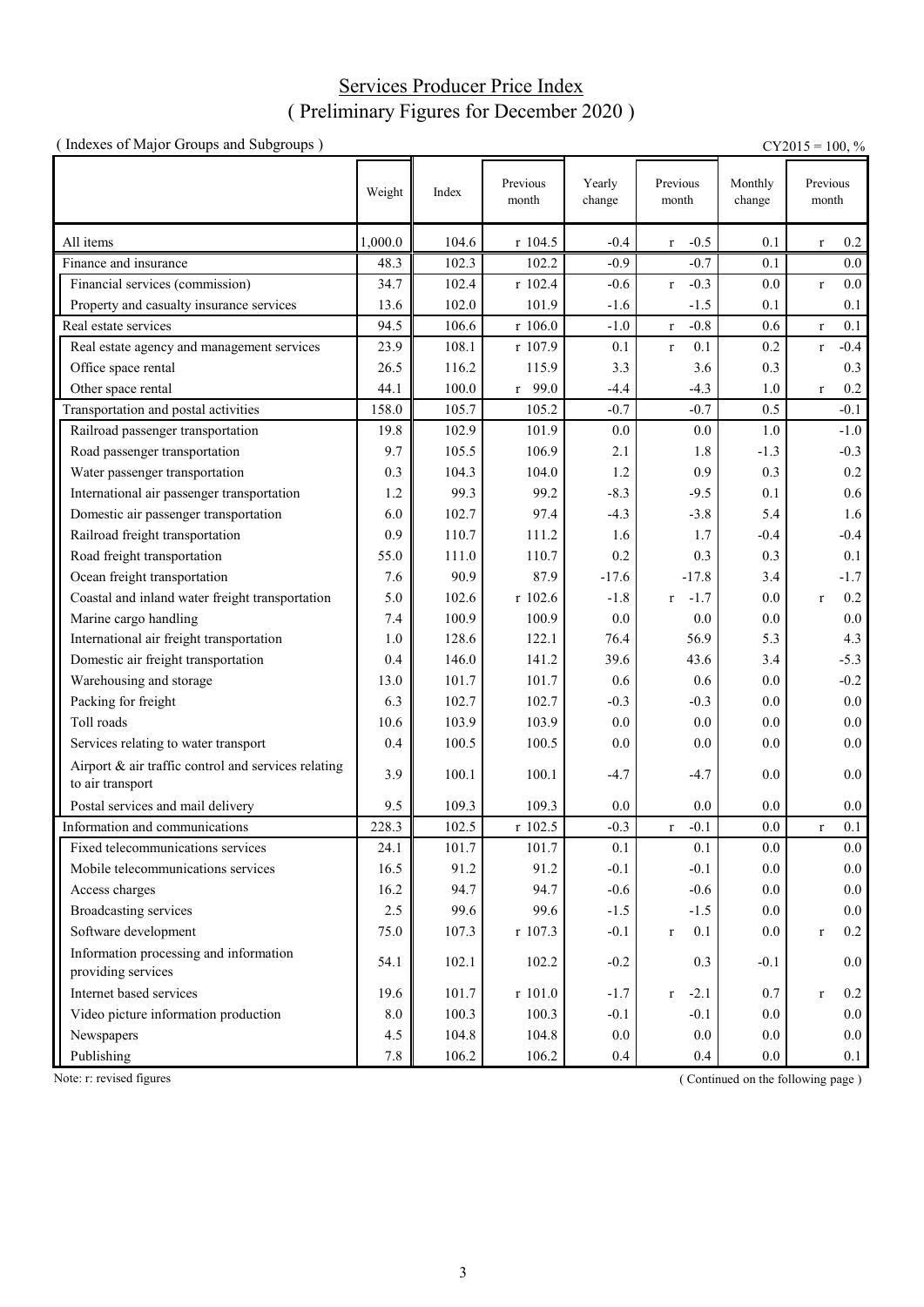|  |  | (Indexes of Major Groups and Subgroups) |  |
|--|--|-----------------------------------------|--|
|  |  |                                         |  |

(  $\text{CY2015} = 100, \%$ 

|                                                                                      | Weight | Index | Previous<br>month | Yearly<br>change | Previous<br>month      | Monthly<br>change |              | Previous<br>month |
|--------------------------------------------------------------------------------------|--------|-------|-------------------|------------------|------------------------|-------------------|--------------|-------------------|
| Leasing and rental                                                                   | 79.2   | 100.0 | r 100.4           | $-0.6$           | $-0.5$<br>$\mathbf{r}$ | $-0.4$            | $\mathbf{r}$ | 0.1               |
| Leasing                                                                              | 54.3   | 99.8  | r 100.1           | $-0.8$           | $-0.5$<br>$\mathbf{r}$ | $-0.3$            | $\mathbf{r}$ | 0.1               |
| Rental                                                                               | 24.9   | 100.5 | 100.9             | $-0.3$           | $-0.6$                 | $-0.4$            |              | 0.1               |
| Advertising services                                                                 | 49.2   | 103.8 | 102.6             | $-1.6$           | $-4.3$                 | 1.2               |              | 3.3               |
| Television advertising                                                               | 19.2   | 101.4 | 99.8              | $-3.0$           | $-7.5$                 | 1.6               |              | 7.2               |
| Newspaper advertising                                                                | 4.1    | 100.8 | 98.1              | 0.0              | $-3.0$                 | 2.8               |              | $-6.3$            |
| Magazine advertising                                                                 | 1.3    | 86.2  | 87.2              | $-7.0$           | $-15.2$                | $-1.1$            |              | $-0.8$            |
| Leaflet advertising                                                                  | 4.1    | 104.5 | r 104.5           | 0.7              | 0.8<br>$\mathbf{r}$    | 0.0               | $\mathbf{r}$ | 0.3               |
| Internet advertising                                                                 | 10.9   | 109.5 | 107.8             | $-0.3$           | $-2.9$                 | 1.6               |              | 5.3               |
| Other advertising services                                                           | 9.6    | 105.7 | r 105.4           | $-1.0$           | $-0.8$                 | 0.3               | $\mathbf{r}$ | $-0.2$            |
| Other services                                                                       | 342.5  | 106.4 | r 106.7           | 0.2              | 0.2<br>$\mathbf{r}$    | $-0.3$            | $\mathbf{r}$ | 0.2               |
| Sewage disposal                                                                      | 9.0    | 101.9 | 101.9             | 0.0              | 0.5                    | 0.0               |              | 0.0               |
| Waste disposal                                                                       | 17.9   | 107.2 | 107.2             | 1.3              | 1.3                    | 0.0               |              | 0.0               |
| Motor vehicle repair and maintenance                                                 | 23.3   | 102.9 | 102.9             | 0.4              | 0.4                    | 0.0               |              | 0.0               |
| Machinery repair and maintenance                                                     | 42.9   | 103.6 | 103.6             | 0.2              | 0.2                    | 0.0               |              | 0.0               |
| Legal and accounting services                                                        | 38.1   | 99.8  | 99.8              | 0.0              | 0.0                    | 0.0               |              | 0.0               |
| Other professional services                                                          | 3.3    | 103.4 | 103.5             | $-0.9$           | $-0.8$                 | $-0.1$            |              | 0.0               |
| Civil engineering and architectural services                                         | 29.8   | 120.2 | r 119.9           | 3.0              | 1.7<br>$\mathbf{r}$    | 0.3               | $\mathbf{r}$ | 0.8               |
| Commodity inspection, non-destructive testing<br>and surveyor certification services | 6.6    | 104.6 | 104.6             | 0.6              | 0.6                    | 0.0               |              | 0.0               |
| Other technical services                                                             | 19.8   | 104.0 | 103.8             | 0.2              | 0.1                    | 0.2               |              | 0.0               |
| <b>Employment services</b>                                                           | 5.6    | 111.5 | r 110.6           | $-0.1$           | $-0.5$<br>$\mathbf{r}$ | 0.8               | $\mathbf{r}$ | $-0.6$            |
| Worker dispatching services                                                          | 41.1   | 115.9 | r 116.1           | 3.9              | 4.3<br>$\mathbf{r}$    | $-0.2$            | $\mathbf{r}$ | $-0.2$            |
| Training and development services                                                    | 4.2    | 104.0 | 104.0             | 0.3              | 0.3                    | 0.0               |              | 0.0               |
| Health and hygiene                                                                   | 6.9    | 104.1 | 104.1             | 0.0              | 0.0                    | 0.0               |              | 0.0               |
| Building maintenance                                                                 | 49.0   | 105.9 | 105.9             | 1.0              | 1.0                    | 0.0               |              | 0.0               |
| Security services                                                                    | 16.9   | 117.5 | 117.6             | 1.1              | 1.2                    | $-0.1$            |              | 0.0               |
| Call centers                                                                         | 4.0    | 105.5 | 105.5             | $-0.1$           | $-0.1$                 | 0.0               |              | 0.0               |
| Hotels                                                                               | 10.0   | 68.0  | r 79.1            | $-32.5$          | $r - 28.3$             | $-14.0$           | $\mathbf{r}$ | 7.6               |
| Meal supply services                                                                 | 6.2    | 106.1 | 106.1             | 1.9              | 1.9                    | 0.0               |              | 0.1               |
| Laundry services                                                                     | 7.9    | 103.6 | 103.6             | 0.0              | 0.0                    | 0.0               |              | 0.0               |

Note: r: revised figures

### ( References and Reference Indexes ) CY2015 = 100, %

|                                                                                  | Weight | Index | Previous<br>month | Yearly<br>change | Previous<br>month | Monthly<br>change | Previous<br>month |
|----------------------------------------------------------------------------------|--------|-------|-------------------|------------------|-------------------|-------------------|-------------------|
| All items (excluding International transportation)                               | 989.5  | 104.7 | 104.6             | $-0.2$           | $-0.4$            | 0.1               | 0.2               |
| Transportation and postal activities<br>(excluding International transportation) | 147.5  | 106.4 | 106.0             | 0.0              | $0.0\,$           | $0.4\,$           | $-0.1$            |
| International transportation                                                     | 10.5   | 96.3  | 93.6              | $-9.3$           | $-10.3$           | 2.9               | $-0.5$            |
| Intellectual properties licensing (export)                                       |        | 89.8  | 89.5              | $-2.8$           | $-2.7$            | 0.3               | $-0.4$            |
| Intellectual properties licensing (import)                                       |        | 87.6  | 87.8              | $-0.8$           | $-0.3$            | $-0.2$            | $-0.5$            |

Note: r: revised figures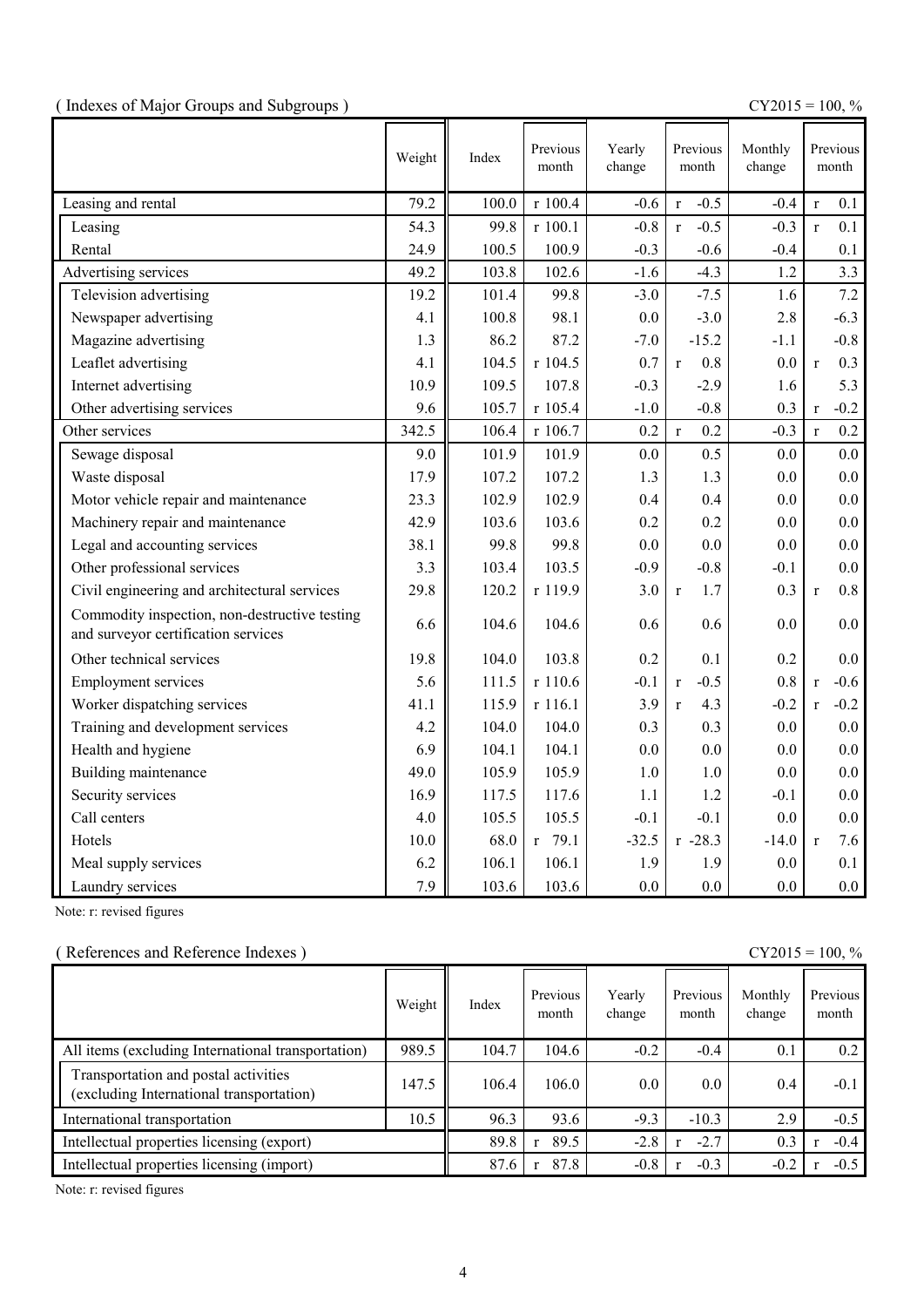# Indexes of Major Groups (Time-Series Data)

|    |                      |                 |                  |                       |                    |                      |                   |                                         | $CY2015 = 100, %$ |
|----|----------------------|-----------------|------------------|-----------------------|--------------------|----------------------|-------------------|-----------------------------------------|-------------------|
|    |                      | All items       |                  | Finance and insurance |                    | Real estate services |                   | Transportation and postal<br>activities |                   |
|    |                      |                 | Yearly<br>change |                       | Yearly<br>change   |                      | Yearly<br>change  |                                         | Yearly<br>change  |
|    | Weight               | 1,000.0         |                  | 48.3                  |                    | 94.5                 |                   | 158.0                                   |                   |
| CY | 2018                 | 102.2           | 1.2              | 101.2                 | 0.1                | 103.6                | 1.2               | 102.7                                   | 2.5               |
|    | 2019                 | 103.3           | 1.1              | 101.8                 | 0.6                | 104.9                | 1.3               | 104.4                                   | 1.7               |
|    | 2020                 | 104.1           | 0.8              | 102.6                 | 0.8                | 105.2                | 0.3               | 105.6                                   | 1.1               |
| FY | 2017                 | 101.3           | $\overline{0.9}$ | 101.1                 | 0.3                | 102.7                | 1.4               | 100.6                                   | 1.6               |
|    | 2018                 | 102.4           | 1.1              | 101.3                 | 0.2                | 103.7                | 1.0               | 103.2                                   | 2.6               |
|    | 2019                 | 103.8           | 1.4              | 102.2                 | 0.9                | 105.5                | 1.7               | 105.1                                   | $1.8\,$           |
|    | 2020/Q1              | 104.6           | 1.9              | 103.0                 | 1.6                | 106.4                | 2.5               | 105.9                                   | 2.5               |
|    | Q2                   | 103.5           | 0.7              | 102.4                 | 1.0                | 102.8                | $-1.5$            | 105.4                                   | 1.6               |
|    | Q <sub>3</sub>       | 104.0           | 1.2              | 102.6                 | 1.2                | 105.5                | 1.2               | 105.6                                   | $1.1\,$           |
|    | O <sub>4</sub>       | 104.5           | $-0.4$           | 102.2                 | $-0.8$             | 106.2                | $-0.7$            | 105.4                                   | $-0.8$            |
|    | 2019/Nov.            | 105.0           | 2.1              | 102.9                 | $\overline{1.5}$   | 106.9                | $\overline{3.0}$  | 105.9                                   | 2.2               |
|    | Dec.                 | 105.0           | 2.1              | 103.2                 | 1.9                | 107.7                | 3.0               | 106.4                                   | 2.4               |
|    | 2020/ Jan.<br>Feb.   | 104.6<br>104.6  | 2.2<br>2.1       | 103.1<br>103.0        | 1.7<br>1.5         | 107.1<br>106.2       | 3.2<br>2.8        | 106.0<br>105.8                          | 2.9<br>2.6        |
|    | Mar.                 | 104.6           | 1.4              | 103.0                 | 1.6                | 106.0                | 1.6               | 106.0                                   | 2.1               |
|    | Apr.                 | 103.8           | 0.8              | 102.4                 | 1.0                | 103.0                | $-1.2$            | 105.8                                   | $1.8\,$           |
|    | May                  | 103.2           | 0.4              | 102.4                 | 1.0                | 101.8                | $-2.6$            | 105.4                                   | 1.6               |
|    | June                 | 103.5           | 0.8              | 102.4                 | 1.0                | 103.7                | $-0.7$            | 105.1                                   | 1.6               |
|    | July                 | 103.9           | 1.1              | 103.1                 | 1.6                | 105.2                | 0.9               | 105.8                                   | 1.4               |
|    | Aug.                 | 103.9           | 1.1              | 102.3                 | 0.9                | 105.6                | 1.1               | 105.9                                   | $1.0\,$           |
|    | Sep.                 | 104.1           | 1.4              | 102.4                 | 1.0                | 105.6                | 1.3               | 105.1                                   | $1.0\,$           |
|    | Oct.                 | 104.3           | $-0.5$           | 102.2                 | $-0.6$             | 105.9                | $-0.4$            | 105.3                                   | $-1.0$            |
|    | Nov.                 | 104.5           | $-0.5$           | 102.2                 | $-0.7$             | 106.0                | $-0.8$            | 105.2                                   | $-0.7$            |
|    | Dec.                 | 104.6           | $-0.4$           | 102.3                 | $-0.9$             | 106.6                | $-1.0$            | 105.7                                   | $-0.7$            |
|    |                      |                 |                  |                       |                    |                      |                   |                                         |                   |
|    |                      | Information and |                  |                       |                    |                      |                   |                                         |                   |
|    |                      | communications  |                  | Leasing and rental    |                    | Advertising services |                   | Other services                          |                   |
|    |                      |                 | Yearly<br>change |                       | Yearly<br>change   |                      | Yearly<br>change  |                                         | Yearly<br>change  |
|    | Weight               | 228.3           |                  | 79.2                  |                    | 49.2                 |                   | 342.5                                   |                   |
| CY | 2018                 | 100.9           | 0.7              | 99.2                  | 0.1                | 102.9                | 1.0               | 103.1                                   | 1.2               |
|    | 2019                 | 101.3           | 0.4              | 99.5                  | 0.3                | 103.6                | 0.7               | 104.7                                   | 1.6               |
|    | 2020                 | 102.5           | 1.2              | 100.4                 | 0.9                | 97.3                 | $-6.1$            | 106.3                                   | 1.5               |
| FY | 2017                 | 100.3           | 0.1              | 99.1                  | $-0.3$             | 102.4                | 0.9               | 102.1                                   | 1.1               |
|    | 2018                 | 100.9           | 0.6              | 99.2                  | 0.1                | 103.4                | 1.0               | 103.4                                   | 1.3               |
|    | 2019                 | 101.8           | 0.9              | 99.9                  | 0.7                | 102.9                | $-0.5$            | 105.3                                   | $1.8\,$           |
|    | 2020/Q1              | 102.6           | $1.8\,$          | 100.8                 | 1.7                | 103.2                | $-2.5$            | 106.2                                   | 2.3               |
|    | Q2<br>Q <sub>3</sub> | 102.3<br>102.4  | $1.5\,$<br>1.6   | 100.4<br>100.3        | $1.2\,$<br>$1.5\,$ | 91.0<br>93.2         | $-12.0$<br>$-6.6$ | 106.3<br>106.4                          | 1.9<br>1.9        |
|    | Q4                   | 102.5           | $-0.3$           | 100.2                 | $-0.6$             | 101.9                | $-3.1$            | 106.5                                   | 0.1               |
|    | 2019/Nov.            | 102.6           | 1.7              | 100.9                 | 1.5                | 107.2                | $-0.4$            | 106.5                                   | 2.6               |
|    | Dec.                 | 102.8           | 1.9              | 100.6                 | $1.4\,$            | 105.5                | $-0.8$            | 106.2                                   | 2.5               |
|    | 2020/ Jan.           | 102.8           | 2.2              | 100.8                 | $1.8\,$            | 101.8                | $\mbox{-}1.0$     | 106.1                                   | 2.6               |
|    | Feb.                 | 102.6           | $1.8\,$          | 101.1                 | $1.7\,$            | $101.6\,$            | $\mbox{-}0.8$     | 106.4                                   | 2.5               |
|    | Mar.                 | 102.5           | 1.6              | 100.6                 | 1.6                | 106.1                | $-5.5$            | 106.0                                   | $1.8\,$           |
|    | Apr.                 | 102.4           | 1.6              | 100.5                 | $1.2\,$            | 93.5                 | $-11.8$           | 106.5                                   | 1.9               |
|    | May                  | 102.3           | 1.4              | 100.3                 | 0.9                | 88.2                 | $-13.2$           | 106.2                                   | 1.7               |
|    | June                 | 102.3           | $1.5$            | 100.3                 | $1.3$              | 91.3                 | $-10.9$           | 106.1                                   | $1.9\,$           |
|    | July                 | 102.4           | 1.6              | 100.3                 | 1.5                | 93.3                 | $-8.0$            | 106.2                                   | $1.8\,$           |
|    | Aug.                 | 102.5           | 1.7              | 100.3                 | 1.5                | 90.1                 | $-7.4$            | 106.4                                   | $1.8\,$           |
|    | Sep.                 | 102.4           | $1.5$            | 100.4                 | $1.6\,$            | 96.3<br>99.3         | $-4.5$            | 106.5                                   | 2.1               |
|    | Oct.<br>Nov.         | 102.4<br>102.5  | $-0.5$<br>$-0.1$ | 100.3<br>100.4        | $-0.5$<br>$-0.5$   | 102.6                | $-3.5$<br>$-4.3$  | 106.5<br>106.7                          | 0.1<br>$0.2\,$    |

Note: "Q1" = January to March, "Q2" = April to June, "Q3" = July to September, and "Q4" = October to December

The next monthly report will be released on Monday, February 22, 2021.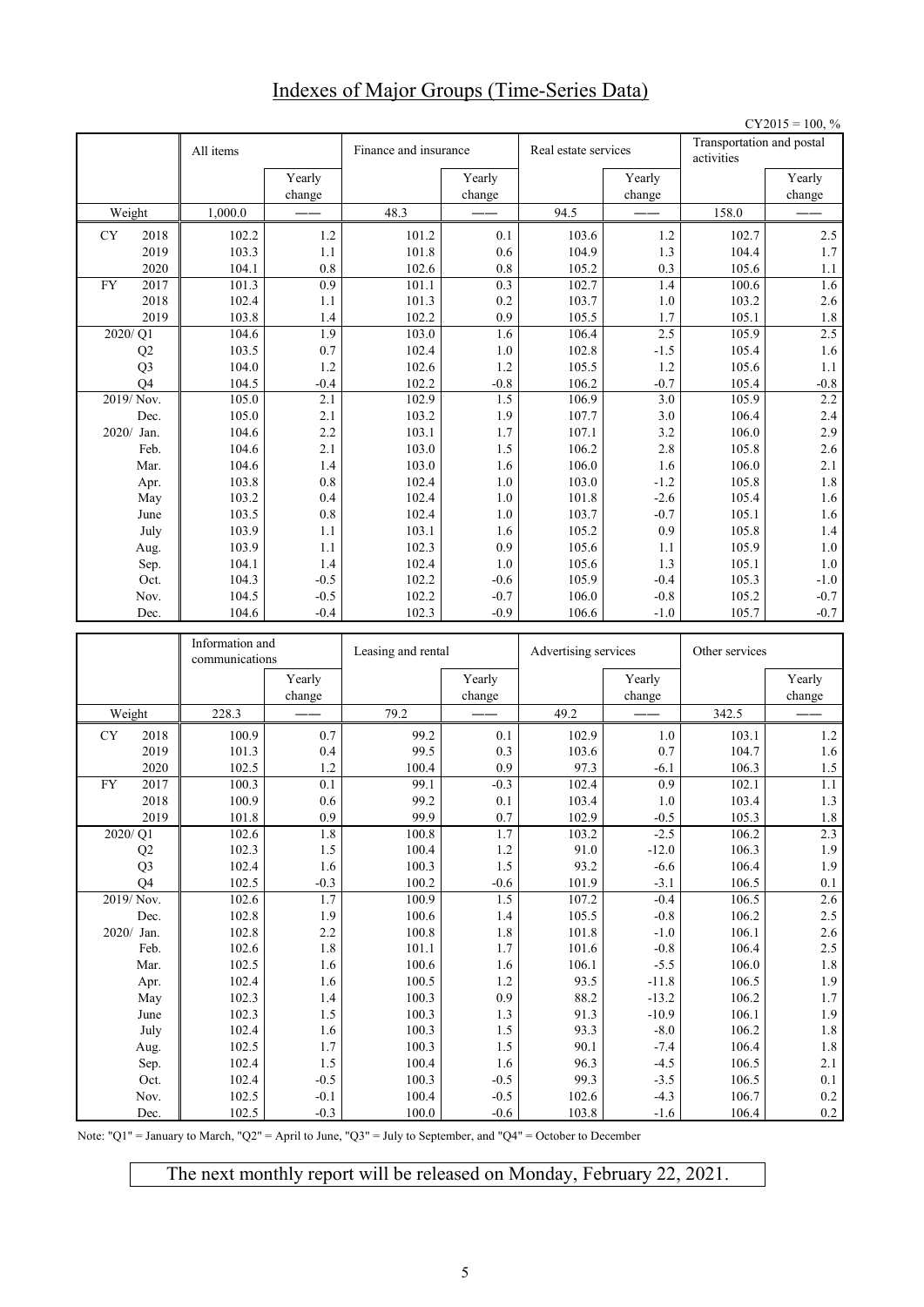# Appendix

# Services Producer Price Index ( Preliminary Figures for CY2020 )

| (Indexes of Major Groups and Subgroups)<br>$CY2015 = 100, \%$           |            |       |                  |         |  |
|-------------------------------------------------------------------------|------------|-------|------------------|---------|--|
|                                                                         | Weight     | Index | Yearly<br>change | CY2019  |  |
| All items                                                               | 1,000.0    | 104.1 | 0.8              | 1.1     |  |
| Finance and insurance                                                   | 48.3       | 102.6 | 0.8              | 0.6     |  |
| Financial services (commission)                                         | 34.7       | 102.8 | 1.5              | 1.0     |  |
| Property and casualty insurance services                                | 13.6       | 101.9 | $-1.2$           | $-0.2$  |  |
| Real estate services                                                    | 94.5       | 105.2 | 0.3              | 1.3     |  |
| Real estate agency and management services                              | 23.9       | 108.0 | 2.1              | $-0.1$  |  |
| Office space rental                                                     | 26.5       | 114.6 | 4.8              | 3.2     |  |
| Other space rental                                                      | 44.1       | 98.1  | $-3.5$           | 0.7     |  |
| Transportation and postal activities                                    | 158.0      | 105.6 | 1.1              | 1.7     |  |
| Railroad passenger transportation                                       | 19.8       | 102.6 | 2.0              | 0.7     |  |
| Road passenger transportation                                           | 9.7        | 106.1 | 3.3              | 0.7     |  |
| Water passenger transportation                                          | 0.3        | 104.2 | 3.8              | 1.7     |  |
| International air passenger transportation                              | 1.2        | 99.3  | $-11.3$          | 3.1     |  |
| Domestic air passenger transportation                                   | 6.0        | 99.3  | $-2.9$           | 1.3     |  |
| Railroad freight transportation                                         | 0.9        | 110.3 | 4.0              | 5.9     |  |
| Road freight transportation                                             | 55.0       | 110.5 | 1.7              | 3.3     |  |
| Ocean freight transportation                                            | 7.6        | 93.7  | $-9.0$           | 1.8     |  |
| Coastal and inland water freight transportation                         | 5.0        | 104.7 | 1.2              | 1.3     |  |
| Marine cargo handling                                                   | 7.4        | 100.9 | 0.4              | 0.4     |  |
| International air freight transportation                                | 1.0        | 114.0 | 38.9             | $-11.2$ |  |
| Domestic air freight transportation                                     | 0.4        | 131.2 | 30.7             | $-0.6$  |  |
| Warehousing and storage                                                 | 13.0       | 101.6 | 1.4              | 0.3     |  |
| Packing for freight                                                     | 6.3        | 102.9 | 1.5              | 1.0     |  |
| Toll roads                                                              | 10.6       | 103.9 | 1.5              | 0.8     |  |
| Services relating to water transport                                    | 0.4        | 100.5 | 0.0              | $0.0\,$ |  |
| Airport & air traffic control and services<br>relating to air transport | 3.9        | 102.9 | $-1.0$           | 1.5     |  |
| Postal services and mail delivery                                       | 9.5        | 109.3 | 1.2              | 0.7     |  |
| Information and communications                                          | 228.3      | 102.5 | 1.2              | 0.4     |  |
| Fixed telecommunications services                                       | 24.1       | 101.7 | 1.4              | 0.3     |  |
| Mobile telecommunications services                                      | 16.5       | 91.2  | $-1.7$           | $-4.7$  |  |
| Access charges                                                          | 16.2       | 94.9  | 0.1              | $-1.4$  |  |
| <b>Broadcasting services</b>                                            | 2.5        | 100.4 | 0.5              | 0.0     |  |
| Software development                                                    | 75.0       | 107.3 | 2.1              | 1.3     |  |
| Information processing and information<br>providing services            | 54.1       | 102.2 | 1.6              | 0.7     |  |
| Internet based services                                                 | 19.6       | 100.7 | $-1.7$           | 1.9     |  |
| Video picture information production                                    | $\ \, 8.0$ | 100.4 | 1.5              | $-0.3$  |  |
| Newspapers                                                              | 4.5        | 104.8 | 1.5              | 2.1     |  |
| Publishing                                                              | $7.8\,$    | 106.0 | 1.7              | 1.5     |  |

( Continued on the following page )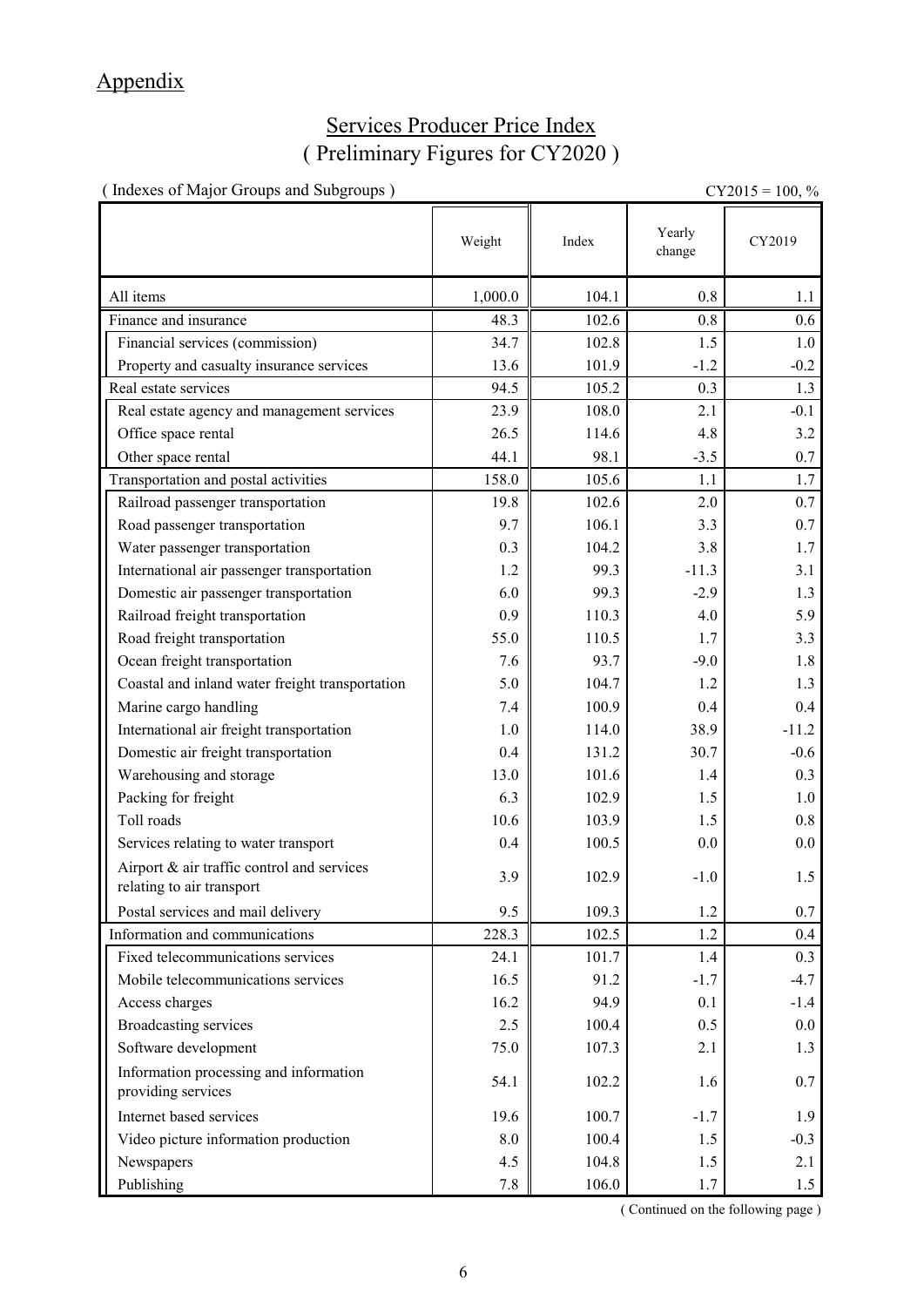( Indexes of Major Groups and Subgroups ) CY2015 = 100, %

|                                                                                      | Weight | Index | Yearly<br>change | CY2019  |
|--------------------------------------------------------------------------------------|--------|-------|------------------|---------|
| Leasing and rental                                                                   | 79.2   | 100.4 | 0.9              | 0.3     |
| Leasing                                                                              | 54.3   | 100.4 | 0.9              | 0.5     |
| Rental                                                                               | 24.9   | 100.6 | 1.0              | $0.0\,$ |
| Advertising services                                                                 | 49.2   | 97.3  | $-6.1$           | 0.7     |
| Television advertising                                                               | 19.2   | 87.6  | $-11.7$          | $-2.1$  |
| Newspaper advertising                                                                | 4.1    | 101.2 | 0.5              | 1.4     |
| Magazine advertising                                                                 | 1.3    | 87.9  | $-6.9$           | $-2.7$  |
| Leaflet advertising                                                                  | 4.1    | 104.1 | 2.0              | 0.7     |
| Internet advertising                                                                 | 10.9   | 104.0 | $-7.5$           | 4.3     |
| Other advertising services                                                           | 9.6    | 105.8 | 0.5              | 1.6     |
| Other services                                                                       | 342.5  | 106.3 | 1.5              | 1.6     |
| Sewage disposal                                                                      | 9.0    | 101.9 | 1.6              | 0.3     |
| Waste disposal                                                                       | 17.9   | 107.0 | 2.6              | 1.7     |
| Motor vehicle repair and maintenance                                                 | 23.3   | 102.8 | 1.6              | 0.6     |
| Machinery repair and maintenance                                                     | 42.9   | 103.7 | 1.6              | 0.9     |
| Legal and accounting services                                                        | 38.1   | 99.8  | 1.3              | 0.0     |
| Other professional services                                                          | 3.3    | 103.8 | 0.9              | 0.5     |
| Civil engineering and architectural services                                         | 29.8   | 118.7 | 3.2              | 3.2     |
| Commodity inspection, non-destructive testing<br>and surveyor certification services | 6.6    | 104.3 | 1.9              | 1.2     |
| Other technical services                                                             | 19.8   | 103.9 | 2.0              | 1.2     |
| <b>Employment services</b>                                                           | 5.6    | 111.4 | 3.1              | 2.7     |
| Worker dispatching services                                                          | 41.1   | 115.1 | 5.4              | 3.0     |
| Training and development services                                                    | 4.2    | 103.8 | 1.6              | 1.4     |
| Health and hygiene                                                                   | 6.9    | 104.1 | 1.6              | 2.2     |
| Building maintenance                                                                 | 49.0   | 105.3 | 2.1              | 1.5     |
| Security services                                                                    | 16.9   | 116.9 | 2.7              | 4.0     |
| Call centers                                                                         | 4.0    | 105.5 | 1.7              | 1.8     |
| Hotels                                                                               | 10.0   | 77.8  | $-27.8$          | $-0.5$  |
| Meal supply services                                                                 | 6.2    | 105.3 | 2.5              | 0.8     |
| Laundry services                                                                     | 7.9    | 103.6 | 1.7              | 1.2     |

### ( References and Reference Indexes )  $CY2015 = 100$  %

| References and Reference muexes<br>$CI ZUIJ \equiv IUU, \%$                      |        |       |                  |        |  |
|----------------------------------------------------------------------------------|--------|-------|------------------|--------|--|
|                                                                                  | Weight | Index | Yearly<br>change | CY2019 |  |
| All items (excluding International transportation)                               | 989.5  | 104.2 | 0.9              |        |  |
| Transportation and postal activities<br>(excluding International transportation) | 147.5  | 106.2 | 1.5              | 1.8    |  |
| International transportation                                                     | 10.5   | 97.0  | $-5.0$           | 0.6    |  |
| Intellectual properties licensing (export)                                       |        | 90.6  | $-1.6$           | $-1.8$ |  |
| Intellectual properties licensing (import)                                       |        | 88.8  | 0.7              | $-3.0$ |  |